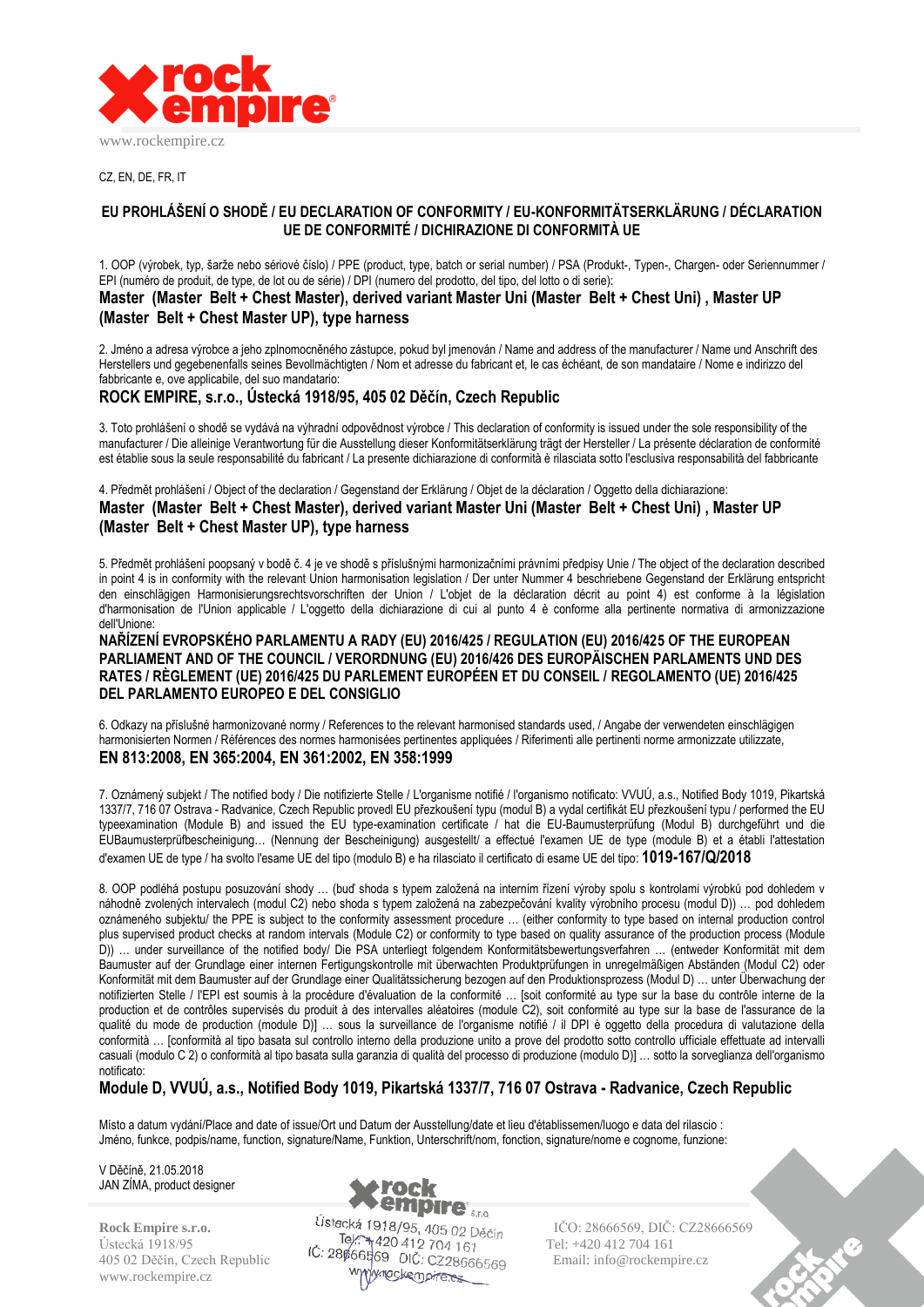

ES / PT / NL / SV

### **DECLARACIÓN UE DE CONFORMIDAD / DECLARAÇÃO DE CONFORMIDADE UE / EU-CONFORMITEITSVERKLARING / EUFÖRSÄKRAN OM ÖVERENSSTÄMMELSE**

1. EPI (número de producto, tipo, lote o serie) / EPI (Número do produto, do tipo, do lote ou da série) / PBM (product-, type-, partij- of serienummer) / Personlig skyddsutrustning:

### **Master (Master Belt + Chest Master), derived variant Master Uni (Master Belt + Chest Uni) , Master UP (Master Belt + Chest Master UP), type harness**

2. Nombre y dirección del fabricante y / Nome e endereço do fabricante e / Naam en adres van de fabrikant en / Tillverkarens namn och adress och: **ROCK EMPIRE, s.r.o., Ústecká 1918/95, 405 02 Děčín, Czech Republic**

3. La presente declaración de conformidad se expide bajo la exclusiva responsabilidad del fabricante / A presente declaração de conformidade é emitida sob a exclusiva responsabilidade do fabricante / Deze conformiteitsverklaring wordt op eigen verantwoording van de fabrikant verstrekt / Att försäkran om överensstämmelse utfärdats på tillverkarens eget ansvar:

4. Objeto de la declaración / Objeto da declaração / Voorwerp van de verklaring / Föremålet för försäkran: **Master (Master Belt + Chest Master), derived variant Master Uni (Master Belt + Chest Uni) , Master UP (Master Belt + Chest Master UP), type harness**

5. El objeto de la declaración descrito en el punto 4 anterior es conforme con la legislación de armonización de la Unión aplicable / O objeto da declaração mencionado no ponto 4 está em conformidade com a legislação da União de harmonização aplicável / Het in punt 4 beschreven voorwerp is conform met de desbetreffende harmonisatiewetgeving van de Unie / Att föremålet för den försäkran som beskrivs i punkt 4 överensstämmer med den relevanta harmoniserade unionslagstiftningen:

#### **REGLAMENTO (UE) 2016/425 DEL PARLAMENTO EUROPEO Y DEL CONSEJO / REGULAMENTO (UE) 2016/425 DO PARLAMENTO EUROPEU E DO CONSELHO / VERORDENING (EU) 2016/425 VAN HET EUROPEES PARLEMENT EN DE RAAD / EUROPAPARLAMENTETS OCH RÅDETS FÖRORDNING (EU) 2016/425**

6. Referencias a las normas armonizadas aplicables utilizadas, incluidas sus fechas, o referencias a las otras especificaciones técnicas, incluidas sus fechas, respecto a las cuales se declara la conformidad / Referências às normas harmonizadas aplicáveis utilizadas, incluindo a data de cada uma delas, ou a outras especificações técnicas, incluindo a data da especificação, em relação às quais a conformidade é declarada / Vermelding van de relevante toegepaste geharmoniseerde normen, met inbegrip van de datum van de norm, of van de andere technische specificaties, met inbegrip van de datum van de specificatie, waarop de conformiteitsverklaring betrekking heeft / Hänvisningar till de relevanta harmoniserade standarder som tillämpats, inklusive datum för standarden, eller hänvisningar till de andra tekniska specifikationer, inklusive datum för specifikationen, enligt vilka överensstämmelsen försäkras:

# **EN 813:2008, EN 365:2004, EN 361:2002, EN 358:1999**

7. En su caso, el organismo notificado / Se aplicável, o organismo notificado / De aangemelde instantie / Det anmälda organet: VVUÚ, a.s., Notified Body 1019, Pikartská 1337/7, 716 07 Ostrava - Radvanice, Czech Republic ha efectuado el examen UE de tipo (módulo B) y ha expedido el certificado de examen UE de tipo / efetuou o exame UE de tipo (Módulo B) e emitiu o certificado de exame UE de tipo / heeft het EU-typeonderzoek (module B) verricht en het certificaat van EU-typeonderzoek … afgegeven / har utfört EU-typkontrollen (modul B) och utfärdat EU-typintyget: **1019- 167/Q/2018**

8. En su caso, el EPI está sujeto al procedimiento de evaluación de la conformidad … [bien conformidad con el tipo basada en el control interno de la producción más control supervisado de los productos a intervalos aleatorios (módulo C2) o conformidad con el tipo basada en el aseguramiento de la calidad del proceso de producción (módulo D)] … bajo la supervisión del organismo notificado / Se aplicável, os EPI são sujeitos ao procedimento de avaliação de conformidade …[conformidade com o tipo baseada no controlo interno da produção e em controlos supervisionados do produto a intervalos aleatórios (módulo C 2) ou conformidade com o tipo baseada na garantia da qualidade do processo de produção (módulo D)] … sob vigilância do organismo notificado / Het persoonlijk beschermingsmiddel is onderworpen aan de conformiteitsbeoordelingsprocedure … (Conformiteit met het type op basis van interne productcontrole plus productcontroles onder toezicht met willekeurige tussenpozen (module C2) of Conformiteit met het type op basis van kwaliteitsborging van het productieproces (module D)) … onder toezicht van de aangemelde instantie / Den personliga skyddsutrustningen omfattas av förfarandet för bedömning av överensstämmelse (antingen överensstämmelse med typ baserad på intern tillverkningskontroll och övervakade produktkontroller med slumpvisa intervall (modul C2) eller överensstämmelse med typ som grundar sig på kvalitetssäkring av produktionen (modul D)) … under övervakning av det anmälda organet:

**Module D, VVUÚ, a.s., Notified Body 1019, Pikartská 1337/7, 716 07 Ostrava - Radvanice, Czech Republic**

lugar y fecha de expedición / local e data de emissão / plaats en datum van afgifte / ort och datum för utfärdande: nombre, cargo, firma / nome, cargo, assinatura / naam, functie, handtekening / namn, befattning, namnteckning:

V Děčíně, 21.05.2018 JAN ZÍMA, product designer

∙rock  $\bullet$  empire  $_{\sf s.r.o.}$ Ústecká 1918/95, 405 02 Děčín Tel: +420 412 704 161

CO

**Rock Empire s.r.o.** IČO: 28666569, DIČ: CZ28666569 Ústecká 1918/95 Tel: +420 412 704 161 405 02 Děčín, Czech Republic Email: info@rockempire.cz www.rockempire.cz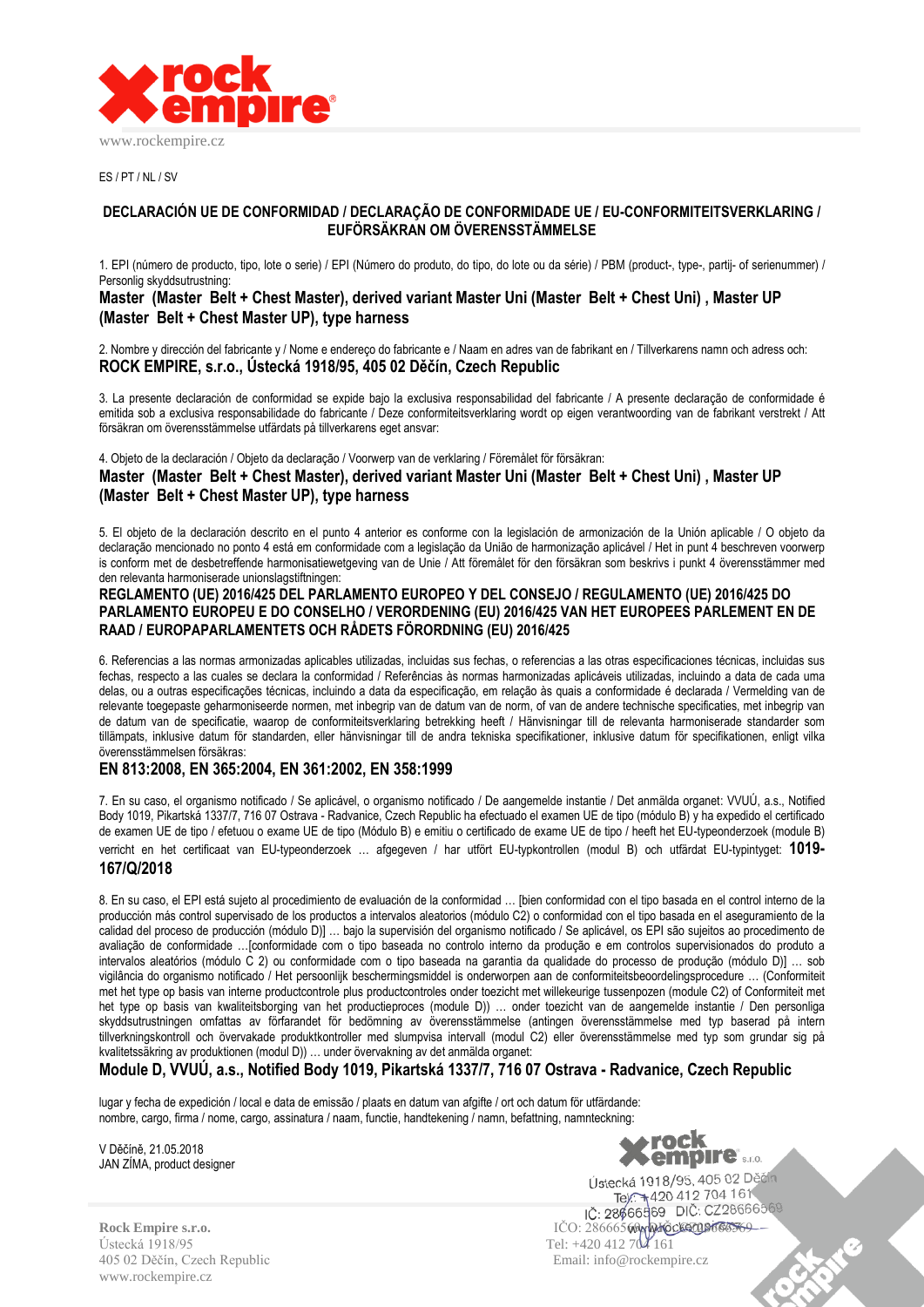

FI / DK / MT/ EL

### **EU-VAATIMUSTENMUKAISUUSVAKUUTUS / EU-OVERENSSTEMMELSESERKLÆRING / DIKJARAZZJONI TAL-KONFORMITÀ TAL-UE / ΔΗΛΩΣΗ ΣΥΜΜΟΡΦΩΣΗΣ ΕΕ**

#### 1. Henkilönsuojain / PV / PPE / ΜΑΠ:

# **Master (Master Belt + Chest Master), derived variant Master Uni (Master Belt + Chest Uni) , Master UP (Master Belt + Chest Master UP), type harness**

2. Valmistaian ia tarvittaessa valmistajan valtuutetun edustajan nimi ja osoite / Navn og adresse på fabrikanten og / Isem u indirizz talmanifattur u / Όνομα και διεύθυνση του κατασκευαστή και, κατά περίπτωση, του εξουσιοδοτημένου αντιπροσώπου του: **ROCK EMPIRE, s.r.o., Ústecká 1918/95, 405 02 Děčín, Czech Republic**

3. Tämä vaatimustenmukaisuusvakuutus on annettu valmistajan yksinomaisella vastuulla / Denne overensstemmelseserklæring udstedes alene på fabrikantens ansvar / Din id-dikjarazzjoni ta' konformità tinħareġ taħt ir-responsabbiltà unika tal-manifattur / Η παρούσα δήλωση συμμόρφωσης εκδίδεται με αποκλειστική ευθύνη του κατασκευαστή:

4. Vakuutuksen kohde / Erklæringens genstand / Is-suġġett tad-dikjarazzjoni / Αντικείμενο της δήλωσης: **Master (Master Belt + Chest Master), derived variant Master Uni (Master Belt + Chest Uni) , Master UP (Master Belt + Chest Master UP), type harness**

5. Edellä 4 kohdassa kuvattu vakuutuksen kohde on asiaa koskevan unionin yhdenmukaistamislainsäädännön mukainen / Genstanden for erklæringen, der er beskrevet i punkt 4, er i overensstemmelse med den relevante EU-harmoniseringslovgivning / L-għan taddikjarazzjoni deskritt fil-punt 4 huwa f'konformità mal-leġiżlazzjoni ta' armonizzazzjoni rilevanti tal-Unjoni / Το αντικείμενο της δήλωσης που περιγράφεται στο σημείο 4 είναι σύμφωνο προς τη σχετική ενωσιακή νομοθεσία εναρμόνισης:

### **EUROOPAN PARLAMENTIN JA NEUVOSTON ASETUS (EU) 2016/425 / EUROPA-PARLAMENTETS OG RÅDETS FORORDNING (EU) 2016/425 / REGOLAMENT (UE) 2016/425 TAL-PARLAMENT EWROPEW U TAL-KUNSILL / ΚΑΝΟΝΙΣΜΌΣ (ΕΕ) 2016/425 ΤΟΥ ΕΥΡΩΠΑΪΚΟΫ ΚΟΙΝΟΒΟΥΛΊΟΥ ΚΑΙ ΤΟΥ ΣΥΜΒΟΥΛΊΟΥ**

6. Viittaukset asiaankuuluviin yhdenmukaistettuihin standardeihin, joita on sovellettu, tai viittaukset muihin teknisiin eritelmiin, joiden perusteella vaatimustenmukaisuusvakuutus on annettu, sekä kyseisten standardien ja eritelmien hyväksymispäivä / Henvisning til de relevante harmoniserede standarder, der er anvendt, herunder standardernes dato, eller henvisning til de andre tekniske specifikationer, herunder specifikationernes dato, som der erklæres overensstemmelse med / Ir-referenzi għall-istandards armonizzati rilevanti użati, inkluża d-data tal-istandard, jew ir-referenzi għallispeċifikazzjonijiet tekniċi loħra, inkluża d-data tal-ispeċifikazzjoni, li tkun qiegħda tiġi ddikjarata l-konformità fir-rigward tagħha / Στοιχεία αναφοράς των σχετικών εναρμονισμένων προτύπων που χρησιμοποιήθηκαν, συμπεριλαμβανομένης της ημερομηνίας του προτύπου, ή στοιχεία αναφοράς των άλλων τεχνικών προδιαγραφών, συμπεριλαμβανομένης της ημερομηνίας της προδιαγραφής, ως προς τις οποίες δηλώνεται η συμμόρφωση: **EN 813:2008, EN 365:2004, EN 361:2002, EN 358:1999**

7. Ilmoitettu laitos / Hvor det er relevant, det bemyndigede organ / il-korp notifikat / Κατά περίπτωση, ο κοινοποιημένος οργανισμός: VVUÚ, a.s., Notified Body 1019, Pikartská 1337/7, 716 07 Ostrava - Radvanice, Czech Republic suoritti EU-tyyppitarkastuksen (moduuli B) ja antoi EUtyyppitarkastustodistuksen / har foretaget EU-typeafprøvning (modul B) og udstedt EU-typeafprøvningsattest / wettaq l-eżami tal-UE tat-tip (Modulu B) u ħareġ iċ-ċertifikat tal-eżami tal-UE tat-tip / διενήργησε την εξέταση τύπου ΕΕ (Ενότητα B) και χορήγησε το πιστοποιητικό εξέτασης τύπου ΕΕ**: 1019-**

#### **167/Q/2018**

8. Henkilönsuojaimeen sovelletaan vaatimustenmukaisuuden arviointimenettelyä … (joko sisäiseen tuotannonvalvontaan perustuva tyypinmukaisuus ja satunnaisin väliajoin suoritettavat valvotut tuotetarkastukset (moduuli C 2) tai tuotantoprosessin laadunvarmistukseen perustuva tyypinmukaisuus (moduuli D)) … ilmoitetun laitoksen … (nimi, numero) valvonnassa / Hvor det er relevant: PV'et er omfattet af overensstemmelsesvurderingsprocedure … (enten typeoverensstemmelse på grundlag af intern produktionskontrol plus overvåget produktkontrol med vekslende mellemrum (modul C 2) eller typeoverensstemmelse på grundlag af kvalitetssikring af fremstillingsprocessen (modul D)) under overvågning af det bemyndigede organ / Fejn ikun applikabbli, il-PPE huwa soġġett għall-proċedura ta' valutazzjoni tal-konformità … (jew Konformità għat-tip abbażi ta' kontroll intern tal-produzzjoni kif ukoll kontrolli sorveljati tal-prodott f'intervalli mhux skedati (Modulu C2) jew Konformità għat-tip abbażi tal-assigurazzjoni tal-kwalità tal-proċess ta' produzzjoni (Modulu D)) … taħt is-sorveljanza tal-korp notifikat / Κατά περίπτωση, το ΜΑΠ υπόκειται στη διαδικασία αξιολόγησης της συμμόρφωσης … [είτε συμμόρφωση προς τον τύπο με βάση τον εσωτερικό έλεγχο της παραγωγής και τη δοκιμή του προϊόντος υπό εποπτεία κατά τυχαία διαστήματα (Ενότητα Γ2) ή συμμόρφωση προς τον τύπο με βάση τη διασφάλιση της ποιότητας της διαδικασίας παραγωγής (Ενότητα Δ)] … υπό την εποπτεία του κοινοποιημένου οργανισμού:

# **Module D, VVUÚ, a.s., Notified Body 1019, Pikartská 1337/7, 716 07 Ostrava - Radvanice, Czech Republic**

Antamispaikka ja –päivämäärä / udstedelsessted og -dato / post u data tal-ħruġ / τόπος και ημερομηνία έκδοσης: Nimi, tehtävä, allekirjoitus / (navn, stilling) (underskrift) / (isem, funzjoni) (firma) / (όνομα, θέση) (υπογραφή):

V Děčíně, 21.05.2018 JAN ZÍMA, product designer

405 02 Děčín, Czech Republic Email: info@rockempire.cz www.rockempire.cz



Ústecká 1918/95, 405 02 Děčín Seka 1916/95, 405 02 D<br>Tel: 1420 412 704 161 **Rock Empire s.r.o. IČ: 28666569 DIČ: CZ28**666569 **IČO: 28666569, DIČ: CZ28666569**<br> **ICO: 28666569, DIČ: CZ28666569 IČO: 28666569, DIČ: CZ28666569** Ústecká 1918/95 Tel: +420 412 704 161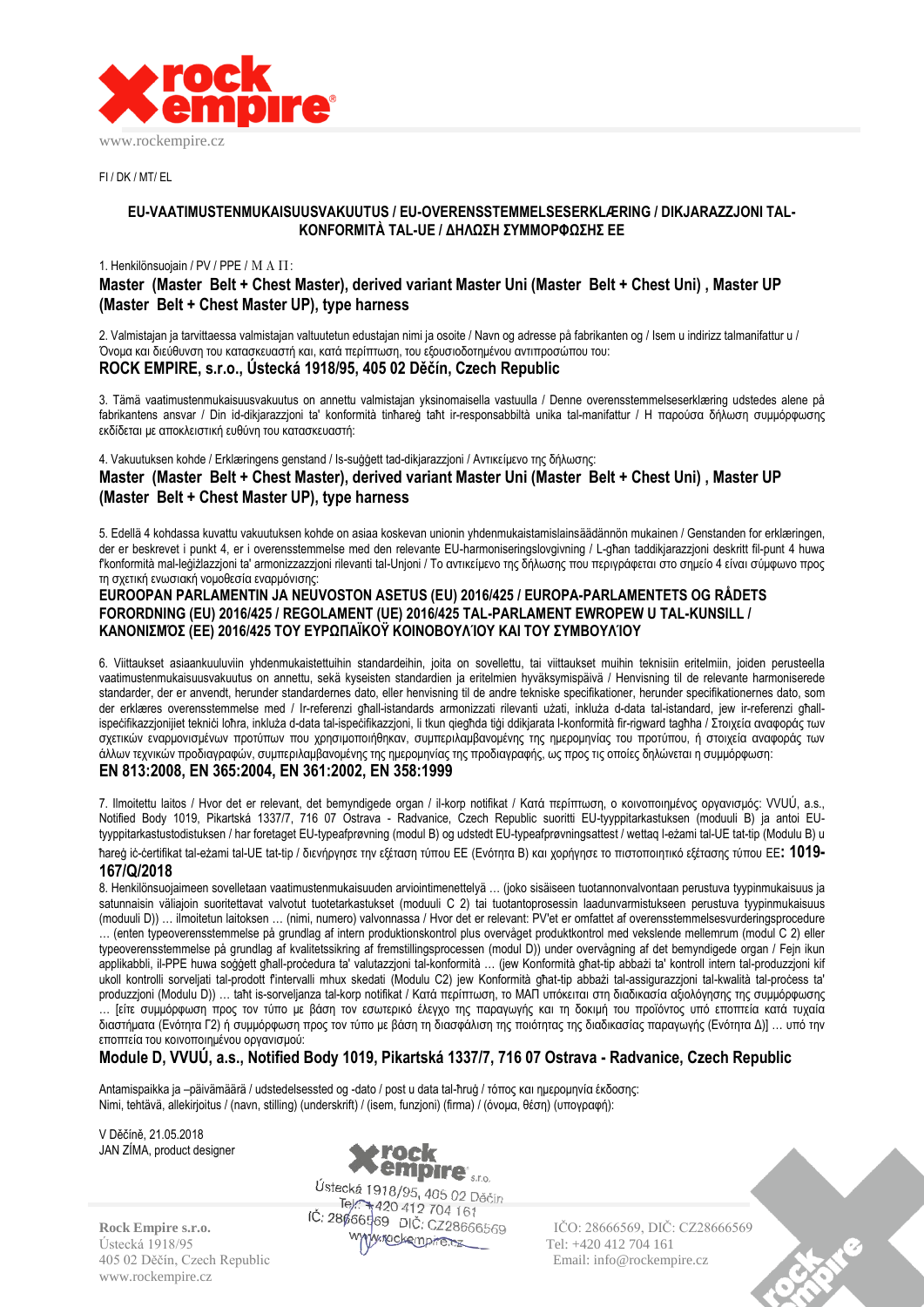

iSK / SL / PL / HR

### **EÚ VYHLÁSENIE O ZHODE / IZJAVA EU O SKLADNOSTI / DEKLARACJA ZGODNOŚCI UE / EU IZJAVA O SUKLADNOSTI**

1. OOP (číslo výrobku, typu, šarže, alebo série) / Osebna varovalna oprema (proizvod, tip, serija ali serijska številka) / ŚOI (numer produktu, typu, partii lub numer seryjny) / OZO (proizvod, tip, serija ili serijski broj):

### **Master (Master Belt + Chest Master), derived variant Master Uni (Master Belt + Chest Uni) , Master UP (Master Belt + Chest Master UP), type harness**

2. Meno a adresa výrobcu a prípadne jeho splnomocneného zástupcu / Ime in naslov proizvajalca in, kadar je ustrezno, njegovega pooblaščenega zastopnika / Imię i nazwisko lub nazwa i adres producenta oraz, w stosownych przypadkach, jego upoważnionego przedstawiciela / Ime i adresa proizvođača i, prema potrebi, njegova ovlaštenog zastupnika:

# **ROCK EMPIRE, s.r.o., Ústecká 1918/95, 405 02 Děčín, Czech Republic**

3. Toto vyhlásenie o zhode sa vydáva na výhradnú zodpovednosť výrobcu / Za izdajo te izjave o skladnosti je odgovoren izključno proizvajalec / Niniejszą deklarację zgodności wydaje się na wyłączną odpowiedzialność producenta / Ova se izjava o sukladnosti izdaje na isključivu odgovornost proizvođača:

4. Predmet vyhlásenia / Predmet izjave / Przedmiot deklaracji / Predmet izjave:

**Master (Master Belt + Chest Master), derived variant Master Uni (Master Belt + Chest Uni) , Master UP (Master Belt + Chest Master UP), type harness**

5. Predmet vyhlásenia uvedený v bode 4 je v zhode s príslušnými harmonizačnými právnymi predpismi Únie / Predmet izjave iz točke 4 je v skladu z ustrezno harmonizacijsko zakonodajo Unije / Opisany w pkt 4 przedmiot niniejszej deklaracji jest zgodny z odpowiednimi wymaganiami unijnego prawodawstwa harmonizacyjnego / Predmet izjave opisan u točki 4. u skladu je s odgovarajućim zakonodavstvom Unije o usklađivanju: **NARIADENIE EURÓPSKEHO PARLAMENTU A RADY (EÚ) 2016/425 / UREDBA (EU) 2016/425 EVROPSKEGA** 

# **PARLAMENTA IN SVETA / ROZPORZĄDZENIE PARLAMENTU EUROPEJSKIEGO I RADY (UE) 2016/425 / UREDBA (EU) 2016/425 EUROPSKOG PARLAMENTA I VIJEĆA**

6. Odkazy na príslušné použité harmonizované normy vrátane dátumu normy alebo odkazy na iné technické špecifikácie vrátane dátumu špecifikácie, v súvislosti s ktorými sa zhoda vyhlasuje / Sklicevanja na uporabljene relevantne harmonizirane standarde, vključno z datumom standarda, ali sklicevanja na druge tehnične specifikacije, vključno z datumom specifikacije, glede na katere je izdana izjava o skladnosti / Odniesienia do właściwych norm zharmonizowanych, które zastosowano, wraz z datą normy, lub do innych specyfikacji technicznych, wraz z datą specyfikacji, w odniesieniu do których deklarowana jest zgodność / Upućivanja na odgovarajuće primijenjene usklađene norme, uključujući datum norme, ili upućivanja na druge tehničke specifikacije, uključujući datum specifikacije, u odnosu na koje se izjavljuje sukladnost:

## **EN 813:2008, EN 365:2004, EN 361:2002, EN 358:1999**

7. Notifikovaná osoba / priglašeni organ / jednostka notyfikowana / prijavljeno tijelo: VVUÚ, a.s., Notified Body 1019, Pikartská 1337/7, 716 07 Ostrava - Radvanice, Czech Republic vykonala EÚ skúšku typu (modul B) a vydala certifikát EÚ skúšky typu / je izvedel EU-pregled tipa (modul B) ter izdal certifikat o EU-pregledu tipa / przeprowadziła badanie typu UE (moduł B) i wydała certyfikat badania typu UE / obavilo je EU ispitivanje tipa (modul B) i izdalo potvrdu o EU ispitivanju tipa: **1019-167/Q/2018**

8. OOP je predmetom postupu posudzovania zhody … [buď zhoda s typom založená na vnútornej kontrole výroby a skúškach výrobku pod dohľadom v ľubovoľných intervaloch (modul C2) alebo zhoda s typom založená na zabezpečení kvality výrobného procesu (modul D)] … pod dohľadom notifikovanej osoby / za osebno varovalno opremo velja postopek ugotavljanja skladnosti ... (bodisi skladnost s tipom na podlagi notranjega nadzora proizvodnje in nadzorovanih preskusov proizvodov v naključno izbranih časovnih presledkih (modul C2) ali skladnost s tipom na podlagi zagotavljanja kakovosti proizvodnega procesa (modul D)) … pod nadzorom priglašenega organa / ŚOI podlegają procedurze oceny zgodności … (albo zgodności z typem w oparciu o wewnętrzną kontrolę produkcji oraz nadzorowane kontrole produktu w losowych odstępach czasu (moduł C 2), albo zgodności z typem w oparciu o zapewnienie jakości procesu produkcji (moduł D)) … pod nadzorem jednostki notyfikującej / OZO podliježe postupku ocjenjivanja sukladnosti … (ili sukladnost tipa na temelju unutarnje kontrole proizvodnje i nadziranih provjera proizvoda u nasumično odabranim vremenskim razmacima (modul C2) ili sukladnost tipa na temelju osiguranja kvalitete postupka proizvodnje (modul D)) … pod nadzorom prijavljenog tijela: **Module D, VVUÚ, a.s., Notified Body 1019, Pikartská 1337/7, 716 07 Ostrava - Radvanice, Czech Republic**

Miesto a dátum vydania / kraj in datum izdaje / miejsce i data wydania / mjesto i datum izdavanja / (ime, funkcija) (potpis): (meno, funkcia) (podpis) / (ime, funkcija) (podpis) / (imię i nazwisko, stanowisko) (podpis): Pavlína Hanušová, QM

V Děčíně, 21.05.2018 JAN ZÍMA, product designer



Ústecká 1918/95, 405 02 Děčín Tel: +420 412 704 161 IČ: 28666569 DIČ: CZ28666569 www.nockempire.cz

Ústecká 1918/95 Tel: +420 412 704 161 405 02 Děčín, Czech Republic Email: info@rockempire.cz www.rockempire.cz

**Rock Empire s.r.o.** IČO: 28666569, DIČ: CZ28666569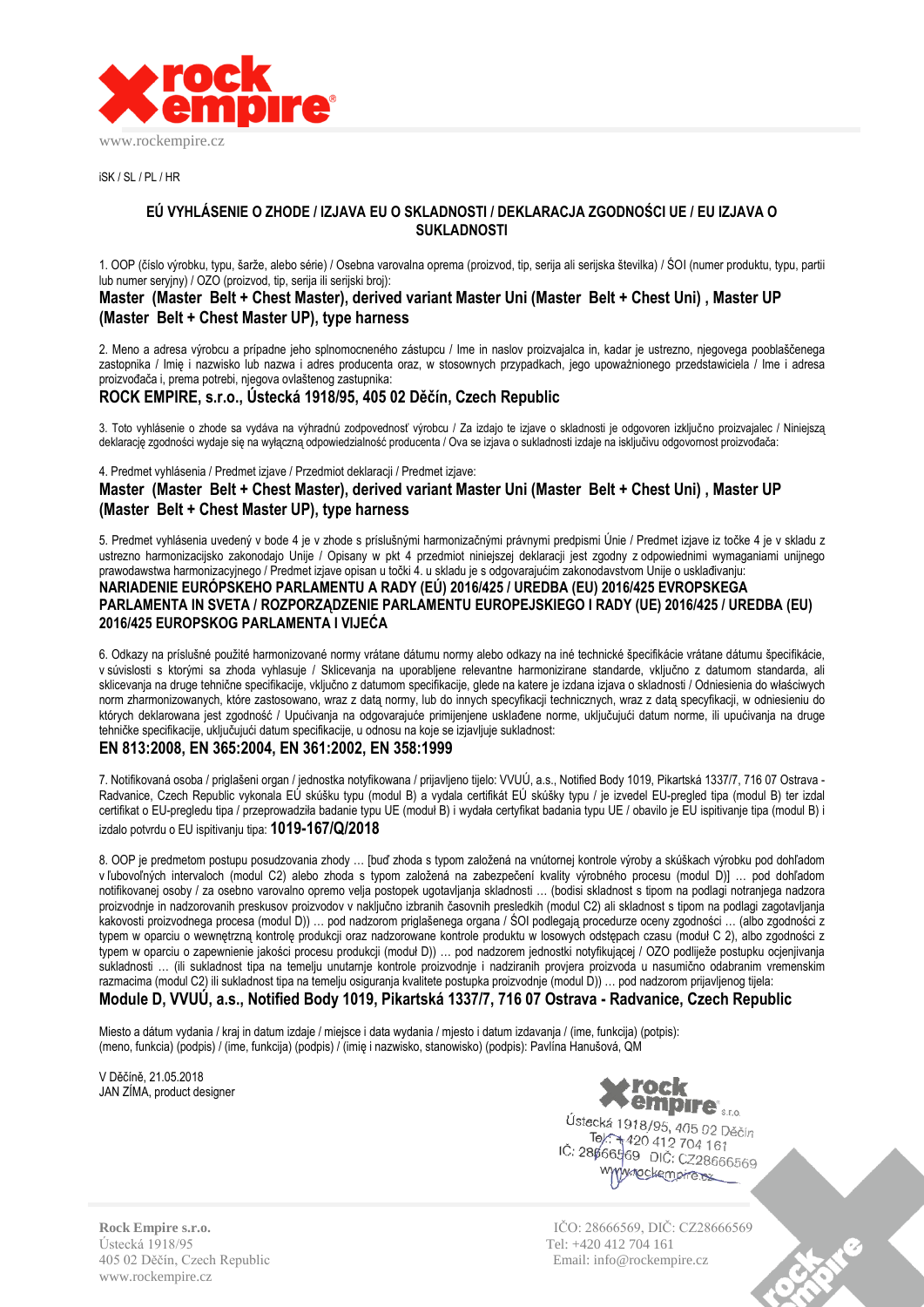

 $UV/IT/FT/RO/RG$ 

### **ES ATBILSTĪBAS DEKLARĀCIJA / ES ATITIKTIES DEKLARACIJA / ELi VASTAVUSDEKLARATSIOON / ЕС ДЕКЛАРАЦИЯ ЗА СЪОТВЕТСТВИЕ**

1. IAL (ražojuma, tipa, partijas vai sērijas numurs) / AAP (gaminio, tipo, partijos, ar serijos numeris) / Isikukaitsevahend (toote-, tüübi-, partiivõi seerianumber) / ЛПС (продуктов, типов, партиден, или сериен номер):

### **Master (Master Belt + Chest Master), derived variant Master Uni (Master Belt + Chest Uni) , Master UP (Master Belt + Chest Master UP), type harness**

2. Ražotāja un attiecīgā gadījumā viņa pilnvarotā pārstāvja vārds vai nosaukums un adrese / Gamintojo ir, kai taikytina, jo įgaliotojo atstovo pavadinimas (vardas, pavardė) ir adresas / Tootja ja vajaduse korral tema volitatud esindaja nimi ja aadress / Име и адрес на производителя и, когато е приложимо, на неговия упълномощен представител:

## **ROCK EMPIRE, s.r.o., Ústecká 1918/95, 405 02 Děčín, Czech Republic**

3. Šī atbilstības deklarācija ir izdota vienīgi uz ražotāja atbildību / Ši atitikties deklaracija išduodama tik gamintojo atsakomybe / Käesolev vastavusdeklaratsioon on välja antud tootja ainuvastutusel / Настоящата декларация за съответствие е издадена на отговорността на производителя

4. Deklarācijas priekšmets / Deklaracijos objektas / Deklareeritav toodeb / Предмет на декларацията:

**Master (Master Belt + Chest Master), derived variant Master Uni (Master Belt + Chest Uni) , Master UP (Master Belt + Chest Master UP), type harness**

5. Iepriekš 4. punktā aprakstītais deklarācijas priekšmets atbilst attiecīgajiem Savienības saskaņošanas tiesību aktiem / 4 punkte apibūdintas deklaracijos objektas atitinka atitinkamus derinamuosius Sąjungos teisės aktus / Punktis 4 nimetatud deklareeritav toode on kooskõlas asjaomaste liidu ühtlustamisõigusaktidega / Предметът на декларацията, описан в точка 4, отговаря на съответното законодателство на Съюза за хармонизация:

### **EIROPAS PARLAMENTA UN PADOMES REGULA (ES) 2016/425 / EUROPOS PARLAMENTO IR TARYBOS REGLAMENTAS (ES) 2016/425 / EUROOPA PARLAMENDI JA NÕUKOGU MÄÄRUS (EL) 2016/425 / РЕГЛАМЕНТ (ЕС) 2016/425 НА ЕВРОПЕЙСКИЯ ПАРЛАМЕНТ И НА СЪВЕТА**

6. Atsauces uz izmantotajiem attiecīgajiem saskaņotajiem standartiem, norādot standarta datumu, vai atsauces uz citām tehniskajām specifikācijām, norādot specifikācijas datumu, saistībā ar kurām ir deklarēta atbilstība / Nuorodos į atitinkamus taikytus darniuosius standartus (įskaitant standarto datą) arba į kitas technines specifikacijas (įskaitant specifikacijos datą), pagal kurias buvo deklaruota atitiktis / Viited asjakohastele kasutatud harmoneeritud standarditele (sh standardite kinnitamise kuupäev) või viited teistele tehnilistele kirjeldustele (sh kirjelduse kinnitamise kuupäev), millele vastavust deklareeritakse / Позоваване на съответните използвани хармонизирани стандарти, включително датата на стандарта, или позоваване на другите технически спецификации, включително датата на спецификацията, по отношение на които се декларира съответствие:

## **EN 813:2008, EN 365:2004, EN 361:2002, EN 358:1999**

7. Paziņotā struktura / notifikuotoji įstaiga / siis teavitatud asutus / нотифицираният орган: VVUÚ, a.s., Notified Body 1019, Pikartská 1337/7, 716 07 Ostrava - Radvanice, Czech Republic veica ES tipa pārbaudi (B modulis) un izdeva ES tipa pārbaudes sertifikātu / atliko ES tipo tyrimą (B modulis) ir išdavė ES tipo tyrimo sertifikatą / iis läbi ELi tüübihindamise (moodul B) ja väljastas ELi tüübihindamissertifikaadi / извърши ЕС изследване на типа (модул B) и издаде сертификат за ЕС изследване на типа: **1019-167/Q/2018**

8. Uz IAL attiecas atbilstības novērtēšanas procedūra …. (vai nu Atbilstība tipam, pamatojoties uz iekšējo ražošanas kontroli un uzraudzītām ražojuma pārbaudēm pēc nejauši izvēlētiem intervāliem (C2 modulis), vai Atbilstība tipam, pamatojoties uz kvalitātes nodrošināšanu ražošanas procesā (D modulis)) …. Paziņotās struktūras …. (nosaukums, numurs) uzraudzībā / AAP taikoma atitikties vertinimo procedūra … (arba atitiktis tipui, pagrįsta gamybos vidaus kontrole ir prižiūrimu gaminių tikrinimu atsitiktiniais intervalais (C2 modulis), arba atitiktis tipui, pagrįsta gamybos proceso kokybės užtikrinimu (D modulis)) …, notifikuotajai įstaigai vykdant priežiūrą … (pavadinimas, numeris) / siis kohaldatakse isikukaitsevahendi suhtes vastavushindamismenetlust (kas tüübivastavus, mis põhineb tootmise sisekontrollil koos juhuslike ajavahemike tagant ja järelevalve all tehtud tootekontrollidega (moodul C2), või tüübivastavus, mis põhineb tootmiskvaliteedi tagamisel (moodul D)) … teavitatud asutuse … (nimi, number) järelevalve all / към ЛПС е приложена процедурата за оценяване на съответствието … (или съответствие с типа въз основа на вътрешен производствен контрол с надзор на проверката на продукта на случайни интервали (Модул C2) или съответствие с типа въз основа на осигуряване на качеството на производството (модул D) … под надзора на нотифицирания орган … (наименование, номер): **Module D, VVUÚ, a.s., Notified Body 1019, Pikartská 1337/7, 716 07 Ostrava - Radvanice, Czech Republic**

Izdošanas vieta un datums / išdavimo data ir vieta / väljaandmise koht ja kuupäev / място и дата на издаване: Vārds un uzvārds, amats, paraksts / (vardas, pavardė, pareigos) (parašas) / (nimi, ametinimetus) (allkiri) / (име, длъжност) (подпис):

V Děčíně, 21.05.2018 JAN ZÍMA, product designer



Ústecká 1918/95, 405 02 Děčín Tel: 1420 412 704 161 **Rock Empire s.r.o. IC: 28666569, IC: 28666569, PIČ: CZ28666569** 

KOCK Empire s.r.o.<br>
Ustecká 1918/95 Tel: +420 412 704 RIP Tel: +420 412 704 RIP TEL: +420 412 704 RIP TEL: 405 02 Děčín, Czech Republic Email: info@rockempire.cz www.rockempire.cz